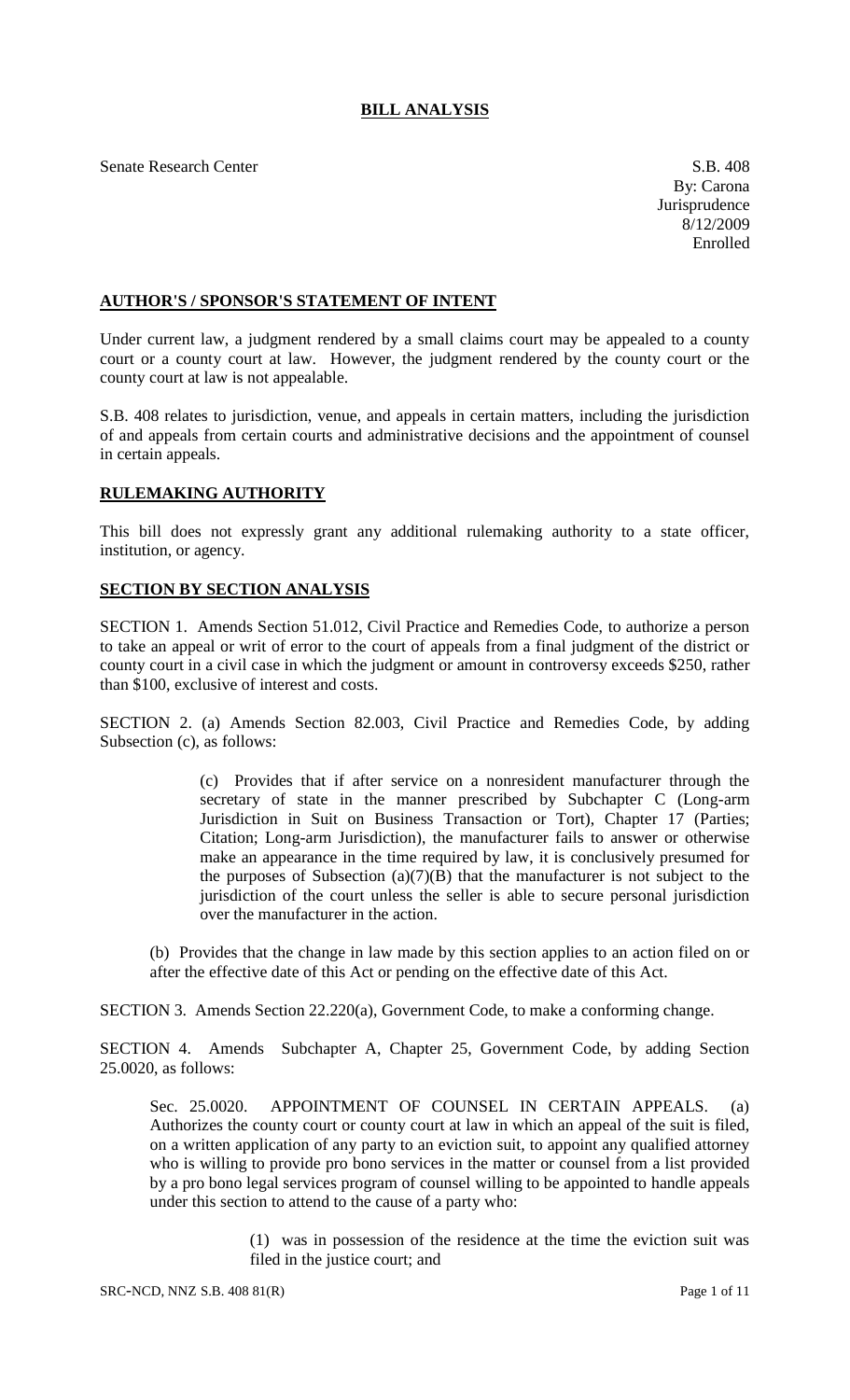(2) has perfected the appeal on a pauper's affidavit approved in accordance with Rule 749a (Pauper's Affidavit), Texas Rules of Civil Procedure.

(b) Requires the appointed counsel to represent the individual in the proceedings of the suit in the county court or county court at law. Provides that at the conclusion of those proceedings, the appointment terminates.

(c) Authorizes the court to terminate representation appointed under this section for cause.

(d) Prohibits appointed counsel from receiving attorney's fees unless the recovery of attorney's fees is provided for by contract, statute, common law, court rules, or other regulations. Provides that the county is not responsible for payment of attorney's fees to appointed counsel.

(e) Requires the court to provide for a method of service of written notice on the parties to an eviction suit of the right to request an appointment of counsel on perfection of appeal on approval of a pauper's affidavit.

SECTION 5. Amends Subchapter A, Chapter 26, Government Code, by adding Section 26.010, as follows:

Sec. 26.010. APPOINTMENT OF COUNSEL IN CERTAIN APPEALS. (a) Authorizes the county court or county court at law in which an appeal of the suit is filed, on a written application of any party to an eviction suit, to appoint any qualified attorney who is willing to provide pro bono services in the matter or counsel from a list provided by a pro bono legal services program of counsel willing to be appointed to handle appeals under this section to attend to the cause of a party who:

> (1) was in possession of the residence at the time the eviction suit was filed in the justice court; and

> (2) has perfected the appeal on a pauper's affidavit approved in accordance with Rule 749a, Texas Rules of Civil Procedure.

(b) Requires the appointed counsel to represent the individual in the proceedings of the suit in the county court or county court at law. Provides that at the conclusion of those proceedings, the appointment terminates.

(c) Authorizes the court to terminate representation appointed under this section for cause.

(d) Prohibits appointed counsel from receiving attorney's fees unless the recovery of attorney's fees is provided for by contract, statute, common law, court rules, or other regulations. Provides that the county is not responsible for payment of attorney's fees to appointed counsel.

(e) Requires the court to provide for a method of service of written notice on the parties to an eviction suit of the right to request an appointment of counsel on perfection of appeal on approval of a pauper's affidavit.

SECTION 6. Amends Section 26.042(c), Government Code, to make a conforming change.

SECTION 7. Amends Section 28.052(b), Government Code, to provide that appeal is the manner provided by law for appeals from justice courts, rather than from justice court to county court, except to the extent of any conflict with this subchapter. Makes nonsubstantive changes.

SECTION 8. Amends the heading to Section 28.053, Government Code, to read as follows:

Sec. 28.053. DE NOVO TRIAL ON APPEAL.

SRC-NCD, NNZ S.B. 408 81(R) Page 2 of 11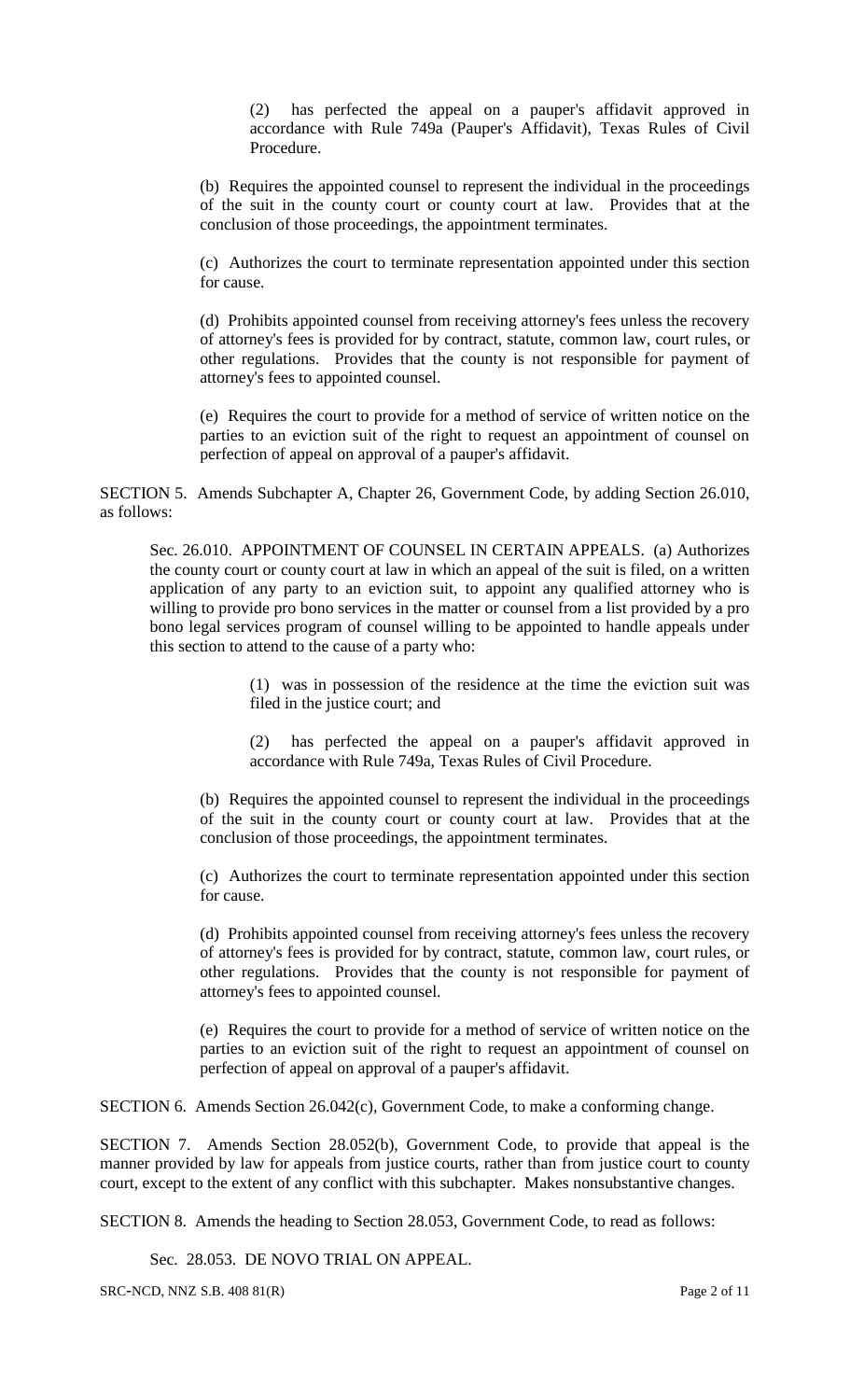SECTION 9. Amends Sections 28.053(b) and (d), Government Code, as follows:

(b) Provides that trial on appeal to the county court or county court at law is de novo. Provides that no further pleadings are required. Deletes existing text providing that the procedure is the same as in small claims court.

(d) Authorizes a person to appeal the final judgment of the county court or county court at law on the appeal to the court of appeals. Deletes existing text providing that judgment of the county court or county court at law on the appeal is final.

SECTION 10. (a) Amends Sections 531.019(a) and (e), Government Code, as added by Chapter 1161 (H.B. 75), Acts of the 80th Legislature, Regular Session, 2007, as follows:

(a) Defines "public assistance benefits" in this section.

(e) Provides that for purposes of Section 2001.171 (Judicial Review), an applicant for or recipient of public assistance benefits has exhausted all available administrative remedies and a decision, including a decision under Section 31.034 (Annual Report) or 32.035 (Appeals), Human Resources Code, is final and appealable on the date that, after a hearing:

(1) the hearing officer for the commission or a health and human services agency reaches a final decision related to the benefits; and

(2) the appropriate attorney completes an administrative review of the decision and notifies the applicant or recipient in writing of the results of that review.

(b) Provides that the changes in law made by this section apply only to an appeal of a final decision by the Health and Human Services Commission (HHSC) related to financial assistance benefits under Chapter 31 (Financial Assistance and Service Programs), Human Resources Code, that is rendered on or after the effective date of this Act. A final decision rendered by HHSC before the effective date of this Act is governed by the law in effect on the date the decision was rendered, and the former law is continued in effect for that purpose.

SECTION 11. (a) Amends Section 821.025(a), Health and Safety Code, as follows:

(a) Authorizes an owner divested of ownership of an animal under Section 821.023 (Hearing; Disposition or Return of Animal), rather than an owner of an animal ordered sold at public auction as provided in this subchapter, to appeal the order to a county court or county court at law in the county in which the justice or municipal court is located. Requires the owner, as a condition of perfecting an appeal, not later than the 10th calendar day after the date the order is issued, to file a notice of appeal and an appeal bond in an amount determined by the court, rather than justice or municipal court, from which the appeal is taken to be adequate to cover the estimated expenses incurred in housing and caring for the impounded animal during the appeal process. Requires the court from which the appeal is taken, not later than the fifth calendar day after the date the notice of appeal and appeal bond is filed, to deliver a copy of the court's transcript to the county court or county court at law to which the appeal is made. Requires the court, not later than the 10th calendar day after the date the county court or county court at law, as appropriate, receives the transcript, to dispose of the appeal. Provides that the decision of the county court or county court at law under this section is final and may not be further appealed. Deletes existing text prohibiting an owner to from appealing an order to give the animal to a nonprofit animal shelter, pound, or society for the protection of animals, or to humanely destroy the animal.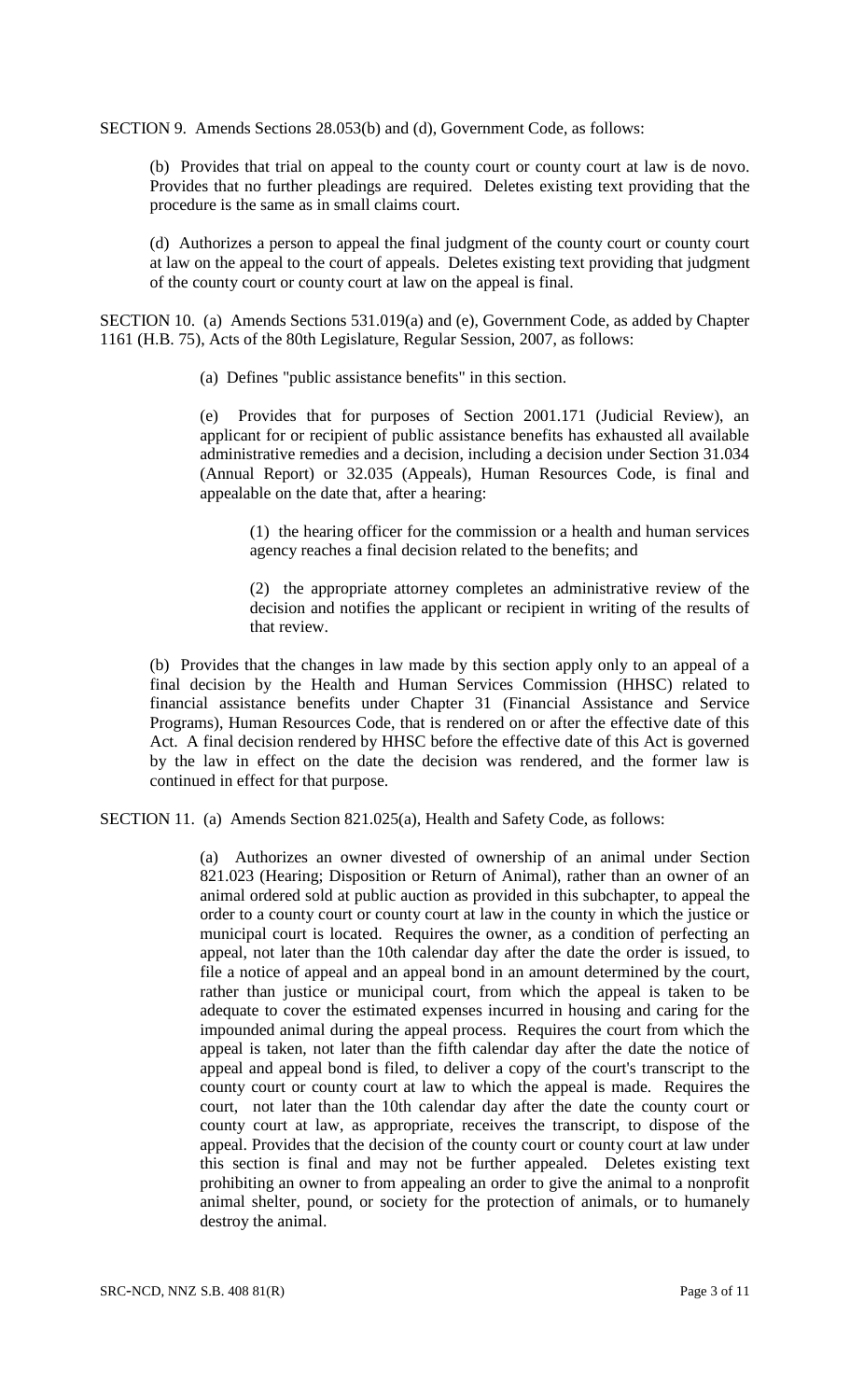(b) Makes application of Section 821.025(a), Health and Safety Code, as amended by this section, prospective.

SECTION 12. (a) Amends Section 3(bb), Texas Probate Code, to provide that "probate proceeding" is synonymous with the terms "probate matter," "proceeding in probate," and "proceedings for probate." Redefines "probate proceeding."

(b) Amends Chapter I, Texas Probate Code, by adding Sections 4A, 4B, 4C, 4D, 4E, 4F, 4G, and 4H, as follows:

Sec. 4A. GENERAL PROBATE COURT JURISDICTION; APPEALS. (a) Requires that all probate proceedings be filed and heard in a court exercising original probate jurisdiction. Provides that the court exercising original probate jurisdiction also has jurisdiction of all matters related to the probate proceeding as specified in Section 4B of this code for that type of court.

(b) Authorizes a probate court to exercise pendent and ancillary jurisdiction as necessary to promote judicial efficiency and economy.

(c) Provides that a final order issued by a probate court is appealable to the court of appeals.

Sec. 4B. MATTERS RELATED TO PROBATE PROCEEDING. (a) Provides that for purposes of this code, in a county in which there is no statutory probate court or county court at law exercising original probate jurisdiction, a matter related to a probate proceeding includes an action against a personal representative or former personal representative arising out of the representative's performance of the duties of a personal representative; an action against a surety of a personal representative or former personal representative; a claim brought by a personal representative on behalf of an estate; an action brought against a personal representative in the representative's capacity as personal representative; an action for trial of title to real property that is estate property, including the enforcement of a lien against the property; and an action for trial of the right of property that is estate property.

(b) Provides that for purposes of this code, in a county in which there is no statutory probate court, but in which there is a county court at law exercising original probate jurisdiction, a matter related to a probate proceeding includes all matters and actions described in Subsection (a) of this section, the interpretation and administration of a testamentary trust if the will creating the trust has been admitted to probate in the court, and the interpretation and administration of an inter vivos trust created by a decedent whose will has been admitted to probate in the court.

(c) Provides that for purposes of this code, in a county in which there is a statutory probate court, a matter related to a probate proceeding includes all matters and actions described in Subsections (a) and (b) of this section and any cause of action in which a personal representative of an estate pending in the statutory probate court is a party in the representative's capacity as personal representative.

Sec. 4C. ORIGINAL JURISDICTION FOR PROBATE PROCEEDINGS. (a) Provides that in a county in which there is no statutory probate court or county court at law exercising original probate jurisdiction, the county court has original jurisdiction of probate proceedings.

(b) Provides that in a county in which there is no statutory probate court, but in which there is a county court at law exercising original probate jurisdiction, the county court at law exercising original probate jurisdiction and the county court have concurrent original jurisdiction of probate proceedings, unless otherwise provided by law. Authorizes the judge of a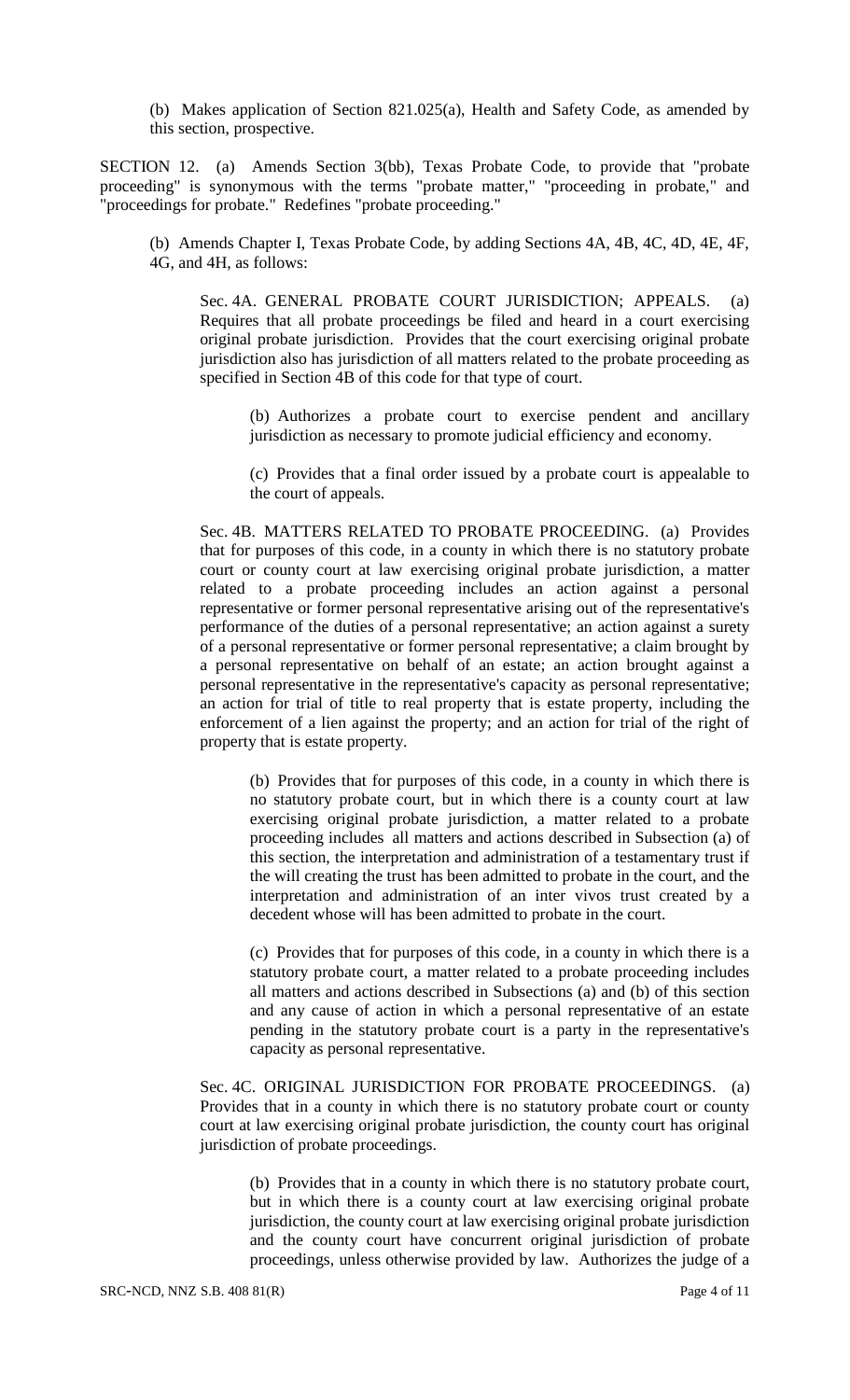county court to hear probate proceedings while sitting for the judge of any other county court.

(c) Provides that in a county in which there is a statutory probate court, the statutory probate court has original jurisdiction of probate proceedings.

Sec. 4D. JURISDICTION OF CONTESTED PROBATE PROCEEDING IN COUNTY WITH NO STATUTORY PROBATE COURT OR STATUTORY COUNTY COURT. (a) Provides that in a county in which there is no statutory probate court or county court at law exercising original probate jurisdiction, when a matter in a probate proceeding is contested, the judge of the county court is authorized to, on the judge's own motion, or the judge of the county court is required to, on the motion of any party to the proceeding, according to the motion request the assignment of a statutory probate court judge to hear the contested matter, as provided by Section 25.0022 (Administration of Statutory Probate Codes), Government Code; or transfer the contested matter to the district court, which is authorized to then hear the contested matter as if originally filed in the district court.

(b) Requires the county judge, if a party to a probate proceeding files a motion for the assignment of a statutory probate court judge to hear a contested matter in the proceeding before the judge of the county court transfers the contested matter to a district court under this section, to grant the motion for the assignment of a statutory probate court judge and prohibits the county judge from transferring the matter to the district court unless the party withdraws the motion.

(c) Authorizes a party to a probate proceeding to file a motion for the assignment of a statutory probate court judge under this section before a matter in the proceeding becomes contested, and provides that the motion is given effect as a motion for assignment of a statutory probate court judge under Subsection (a) of this section if the matter later becomes contested.

(d) Provides that notwithstanding any other law, a transfer of a contested matter in a probate proceeding to a district court under any authority other than the authority provided by this section is disregarded for purposes of this section and does not defeat the right of a party to the proceeding to have the matter assigned to a statutory probate court judge in accordance with this section.

(e) Provides that a statutory probate court judge assigned to a contested matter under this section has the jurisdiction and authority granted to a statutory probate court by this code. Requires the statutory probate court judge, on resolution of a contested matter for which a statutory probate court judge is assigned under this section, including any appeal of the matter, to return the matter to the county court for further proceedings not inconsistent with the orders of the statutory probate court or court of appeals, as applicable.

(f) Provides that a district court to which a contested matter is transferred under this section has the jurisdiction and authority granted to a statutory probate court by this code. Requires the district court, on resolution of a contested matter transferred to the district court under this section, including any appeal of the matter, to return the matter to the county court for further proceedings not inconsistent with the orders of the district court or court of appeals, as applicable.

(g) Requires the county court to continue to exercise jurisdiction over the management of the estate, other than a contested matter, until final disposition of the contested matter is made in accordance with this section.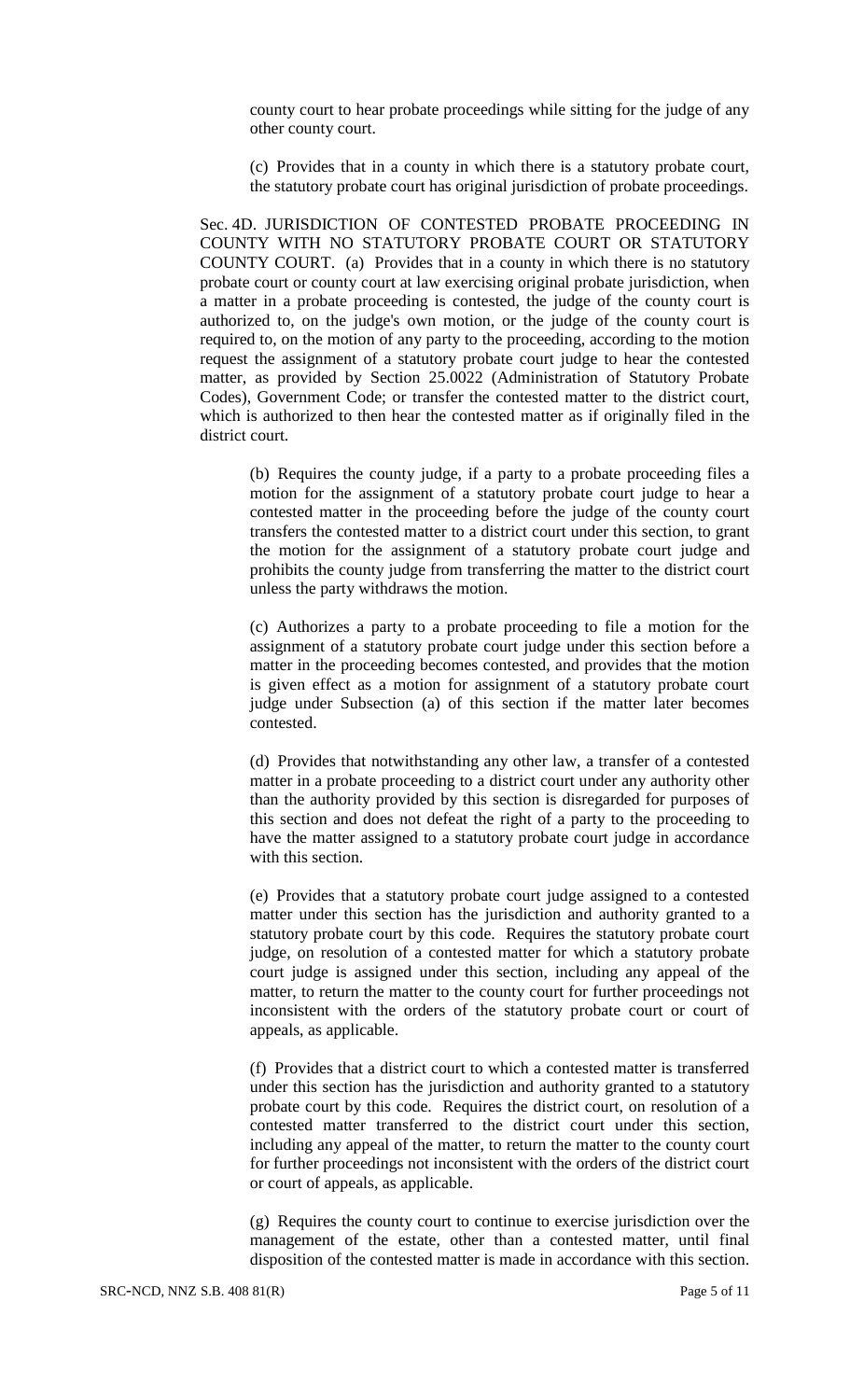Authorizes any matter related to the probate proceeding, after a contested matter is transferred to a district court, to be brought in the district court. Authorizes the district court in which a matter related to the probate proceeding is filed, on its own motion or on the motion of any party, to find that the matter is not a contested matter and transfer the matter to the county court with jurisdiction of the management of the estate.

(h) Provides that if a contested matter in a probate proceeding is transferred to a district court under this section, the district court has jurisdiction of any contested matter in the proceeding that is subsequently filed, and requires the county court to transfer those contested matters to the district court. Requires a statutory probate court judge, if the statutory probate court judge is assigned under this section to hear a contested matter in a probate proceeding, to be assigned to hear any contested matter in the proceeding that is subsequently filed.

(i) Authorizes the clerk of a district court to which a contested matter in a probate proceeding is transferred under this section to perform in relation to the contested matter any function a county clerk is authorized to perform with respect to that type of matter.

Sec. 4E. JURISDICTION OF CONTESTED PROBATE PROCEEDING IN COUNTY WITH NO STATUTORY PROBATE COURT. (a) Provides that in a county in which there is no statutory probate court, but in which there is a county court at law exercising original probate jurisdiction, when a matter in a probate proceeding is contested, the judge of the county court is authorized to, on the judge's own motion, or is required to, on the motion of any party to the proceeding, transfer the contested matter to the county court at law. Authorizes the judge of the county court, on the judge's own motion or on the motion of a party to the proceeding, in addition, to transfer the entire proceeding to the county court at law.

(b) Authorizes a county court at law to which a proceeding is transferred under this section to hear the proceeding as if originally filed in that court. Requires that the matter, if only a contested matter in the proceeding is transferred, on the resolution of the matter, be returned to the county court for further proceedings not inconsistent with the orders of the county court at law.

Sec. 4F. EXCLUSIVE JURISDICTION OF PROBATE PROCEEDING IN COUNTY WITH STATUTORY PROBATE COURT. (a) Provides that in a county in which there is a statutory probate court, the statutory probate court has exclusive jurisdiction of all probate proceedings, regardless of whether contested or uncontested. Requires that a cause of action related to the probate proceeding be brought in a statutory probate court unless the jurisdiction of the statutory probate court is concurrent with the jurisdiction of a district court as provided by Section 4H of this code or with the jurisdiction of any other court.

(b) Requires that this section be construed in conjunction and in harmony with Section 145 (Independent Administration) of this code and all other sections of this code relating to independent executors, but prohibits this section from being construed to expand the court's control over an independent executor.

Sec. 4G. JURISDICTION OF STATUTORY PROBATE COURT WITH RESPECT TO TRUSTS AND POWERS OF ATTORNEY. Provides that in a county in which there is a statutory probate court, the statutory probate court has jurisdiction of an action by or against a trustee; an action involving an inter vivos trust, testamentary trust, or charitable trust; an action against an agent or former agent under a power of attorney arising out of the agent's performance of the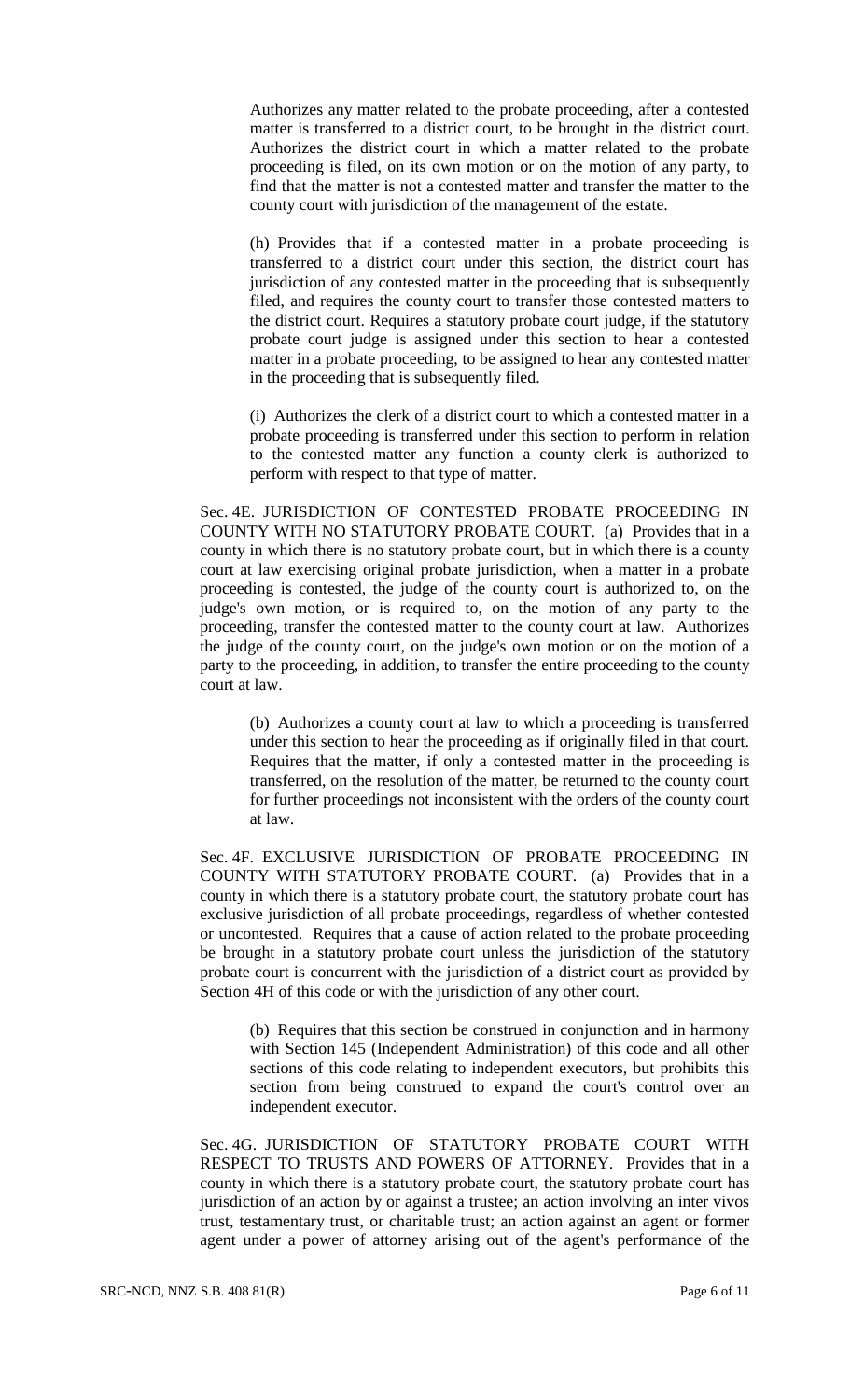duties of an agent; and an action to determine the validity of a power of attorney or to determine an agent's rights, powers, or duties under a power of attorney.

Sec. 4H. CONCURRENT JURISDICTION WITH DISTRICT COURT. Provides that a statutory probate court has concurrent jurisdiction with the district court in a personal injury, survival, or wrongful death action by or against a person in the person's capacity as a personal representative; an action by or against a trustee; an action involving an inter vivos trust, testamentary trust, or charitable trust; an action involving a personal representative of an estate in which each other party aligned with the personal representative is not an interested person in that estate; an action against an agent or former agent under a power of attorney arising out of the agent's performance of the duties of an agent; and an action to determine the validity of a power of attorney or to determine an agent's rights, powers, or duties under a power of attorney.

(c) Amends Section 5B(a), Texas Probate Code, to authorize a judge of a statutory probate court, on the motion of a party to the action or on the motion of a person interested in an estate, to transfer to the judge's court, rather than his court, from a district, county, or statutory court a cause of action related to a probate proceeding, rather than appertaining to or incident to an estate, pending in the statutory probate court or a cause of action in which a personal representative of an estate pending in the statutory probate court is a party and is authorized to consolidate the transferred cause of action with the other proceedings in the statutory probate court relating to the estate.

(d) Amends Section 25.0022(i), Government Code, to provide that a judge assigned under this section has the jurisdiction, powers, and duties given by Sections 4A, 4C, 4F, 4G, 4H, 5B (Transfer of Proceeding), 606 (Jurisdiction with Respect to Guardianship Proceedings), 607 (Matters Appertaining and Incident to an Estate), and 608 (Transfer of Guardianship Proceeding), rather than 5 (Jurisdiction with Respect to Probate Proceedings), 5A (Matters Appertaining and Incident to an Estate), 5B, 606, 607, and 608, Texas Probate Code, to statutory probate court judges by general law.

(e) Amends Section 25.1132(c), Government Code, to provide that a county court at law in Hood County has concurrent jurisdiction with the district court in certain matters, including contested probate matters under Section 4D(a), rather than 5(b) (relating to requirements of filing applications, petitions, and motions regarding probate and administrations), Texas Probate Code.

(f) Amends Section 25.1863(b), Government Code, to require the judge of the constitutional county court, notwithstanding the requirement in Section 4D(a), rather than in Subsection (b), Section 5, Texas Probate Code, to transfer the proceeding under that section to either a county court at law in Parker County or a district court in Parker County. Makes conforming changes.

(g) Amends Section 123.005(a), Property Code, to provide that to the extent of a conflict between this subsection and any provision of the Texas Probate Code providing for venue of a proceeding brought with respect to a charitable trust created by a will that has been admitted to probate, this subsection controls.

(h) Repealer: Sections 4 (Jurisdiction of County Court with Respect to Probate Proceedings), 5 (Jurisdiction with Respect to Probate Proceedings), and 5A (Matters Appertaining and Incident to an Estate), Texas Probate Code.

(i) Makes application of the changes in law made by this section prospective.

SECTION 13. (a) Provides that effective January 1, 2014, Subtitle A, Title 2, Estates Code, as adopted by H.B. No. 2502, Acts of the 81st Legislature, Regular Session, 2009, if that act is enacted and becomes law, is amended by adding Chapters 31 and 32, as follows:

### CHAPTER 31. GENERAL PROVISIONS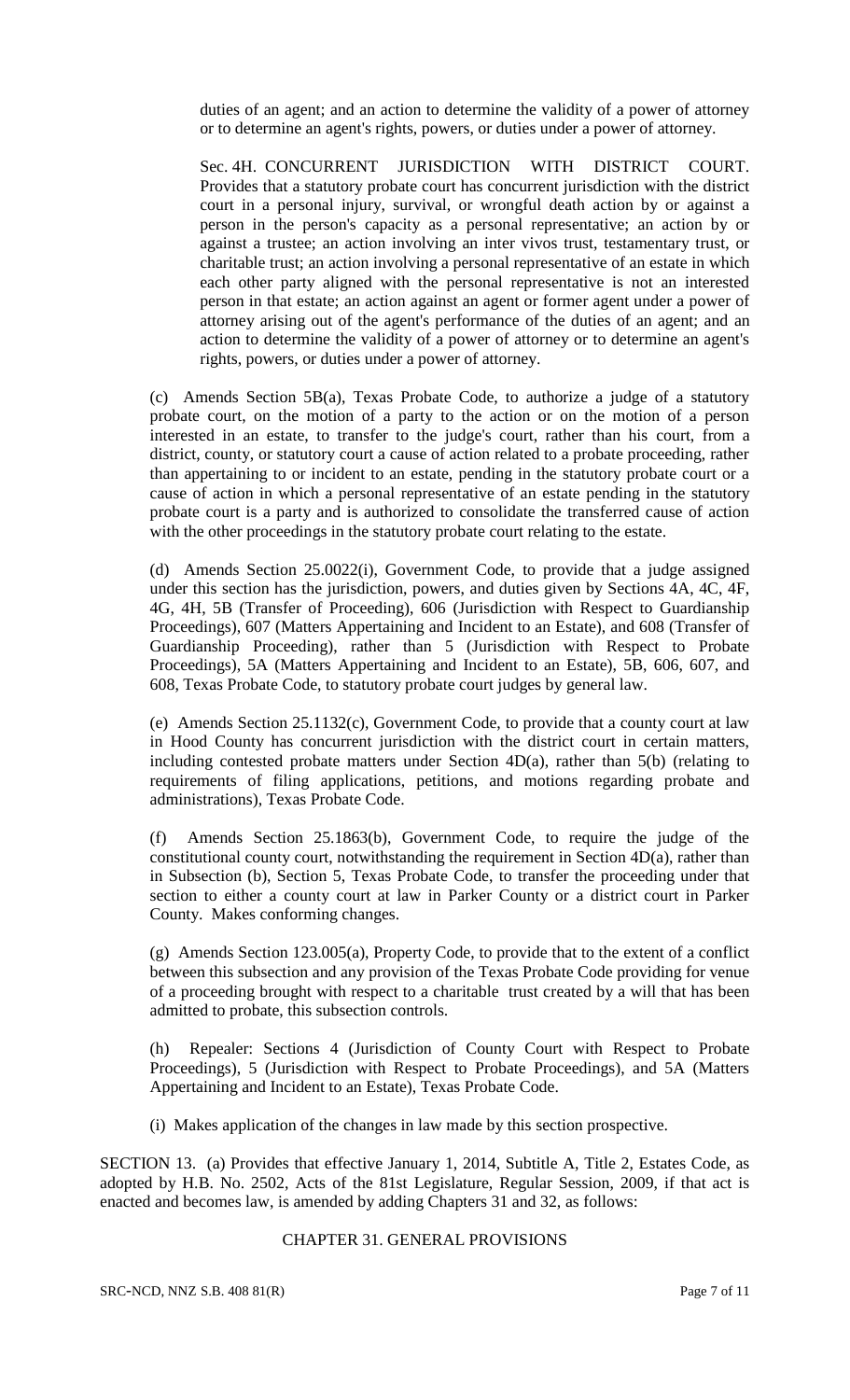Sec. 31.001. SCOPE OF "PROBATE PROCEEDING" FOR PURPOSES OF CODE. Defines "probate proceeding."

Sec. 31.002. MATTERS RELATED TO PROBATE PROCEEDING. (a) Provides that for purposes of this code, in a county in which there is no statutory probate court or county court at law exercising original probate jurisdiction, a matter related to a probate proceeding includes an action against a personal representative or former personal representative arising out of the representative's performance of the duties of a personal representative; an action against a surety of a personal representative or former personal representative; a claim brought by a personal representative on behalf of an estate; an action brought against a personal representative in the representative's capacity as personal representative; an action for trial of title to real property that is estate property, including the enforcement of a lien against the property; and an action for trial of the right of property that is estate property.

(b) Provides that for purposes of this code, in a county in which there is no statutory probate court, but in which there is a county court at law exercising original probate jurisdiction, a matter related to a probate proceeding includes all matters and actions described in Subsection (a), the interpretation and administration of a testamentary trust if the will creating the trust has been admitted to probate in the court, and the interpretation and administration of an inter vivos trust created by a decedent whose will has been admitted to probate in the court.

(c) Provides that for purposes of this code, in a county in which there is a statutory probate court, a matter related to a probate proceeding includes all matters and actions described in Subsections (a) and (b) and any cause of action in which a personal representative of an estate pending in the statutory probate court is a party in the representative's capacity as personal representative.

# CHAPTER 32. JURISDICTION

Sec. 32.001. GENERAL PROBATE COURT JURISDICTION; APPEALS. (a) Requires that all probate proceedings be filed and heard in a court exercising original probate jurisdiction. Provides that the court exercising original probate jurisdiction also has jurisdiction of all matters related to the probate proceeding as specified in Section 31.002 for that type of court.

(b) Authorizes a probate court to exercise pendent and ancillary jurisdiction as necessary to promote judicial efficiency and economy.

(c) Provides that a final order issued by a probate court is appealable to the court of appeals.

Sec. 32.002. ORIGINAL JURISDICTION FOR PROBATE PROCEEDINGS. (a) Provides that in a county in which there is no statutory probate court or county court at law exercising original probate jurisdiction, the county court has original jurisdiction of probate proceedings.

(b) Provides that in a county in which there is no statutory probate court, but in which there is a county court at law exercising original probate jurisdiction, the county court at law exercising original probate jurisdiction and the county court have concurrent original jurisdiction of probate proceedings, unless otherwise provided by law. Authorizes the judge of a county court to hear probate proceedings while sitting for the judge of any other county court.

(c) Provides that in a county in which there is a statutory probate court, the statutory probate court has original jurisdiction of probate proceedings.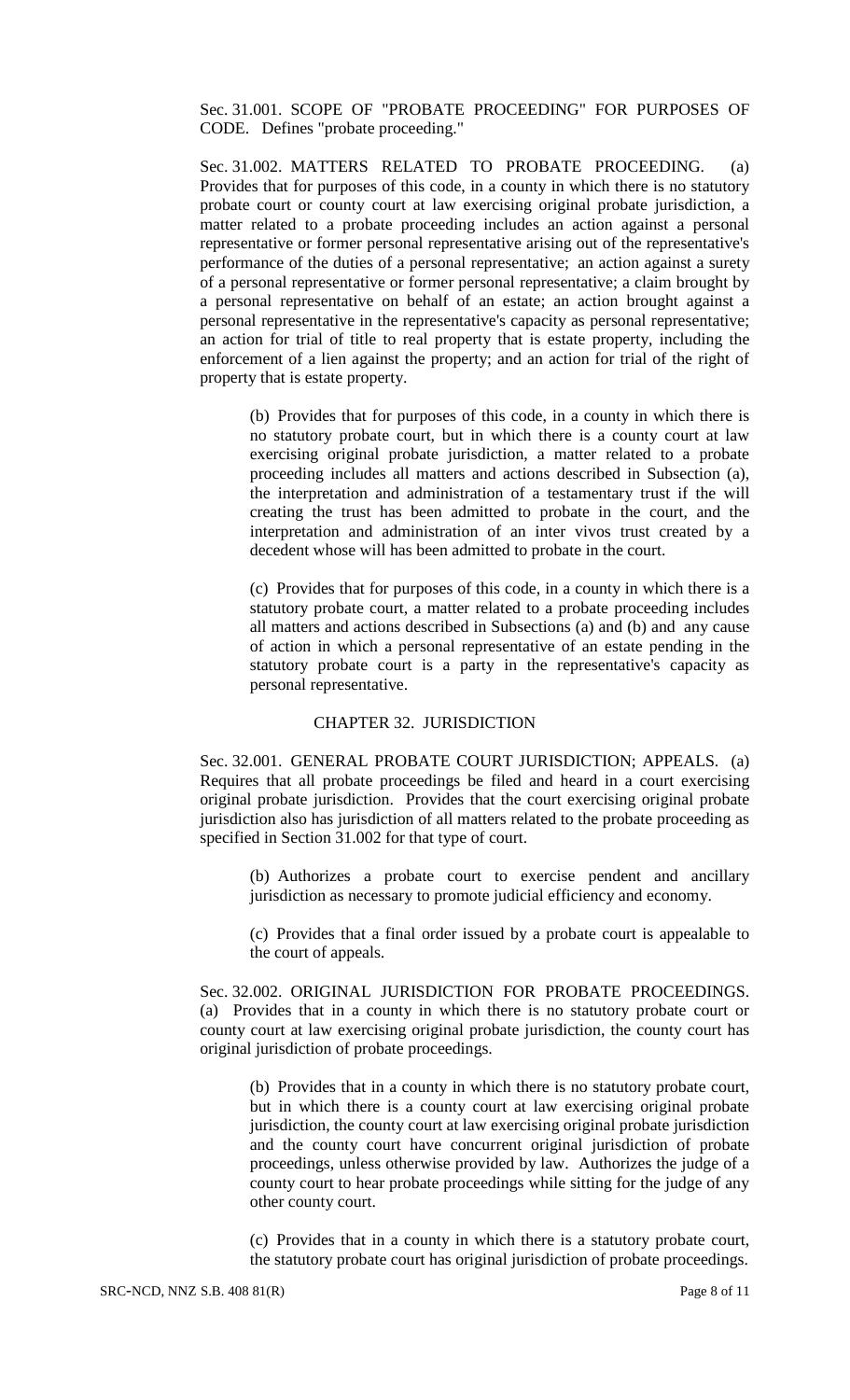Sec. 32.003. JURISDICTION OF CONTESTED PROBATE PROCEEDING IN COUNTY WITH NO STATUTORY PROBATE COURT OR STATUTORY COUNTY COURT. (a) Provides that in a county in which there is no statutory probate court or county court at law exercising original probate jurisdiction, when a matter in a probate proceeding is contested, the judge of the county court is authorized to, on the judge's own motion, or is required to, on the motion of any party to the proceeding, according to the motion request the assignment of a statutory probate court judge to hear the contested matter, as provided by Section 25.0022, Government Code; or transfer the contested matter to the district court, which may then hear the contested matter as if originally filed in the district court.

(b) Requires a county judge, if a party to a probate proceeding files a motion for the assignment of a statutory probate court judge to hear a contested matter in the proceeding before the judge of the county court transfers the contested matter to a district court under this section, to grant the motion for the assignment of a statutory probate court judge and prohibits the county judge from transferring the matter to the district court unless the party withdraws the motion.

(c) Authorizes a party to a probate proceeding to file a motion for the assignment of a statutory probate court judge under this section before a matter in the proceeding becomes contested, and the motion is given effect as a motion for assignment of a statutory probate court judge under Subsection (a) if the matter later becomes contested.

(d) Provides that notwithstanding any other law, a transfer of a contested matter in a probate proceeding to a district court under any authority other than the authority provided by this section is disregarded for purposes of this section and does not defeat the right of a party to the proceeding to have the matter assigned to a statutory probate court judge in accordance with this section.

(e) Provides that a statutory probate court judge assigned to a contested matter under this section has the jurisdiction and authority granted to a statutory probate court by this subtitle. Requires a statutory probate court judge, on resolution of a contested matter for which a statutory probate court judge is assigned under this section, including any appeal of the matter, to return the matter to the county court for further proceedings not inconsistent with the orders of the statutory probate court or court of appeals, as applicable.

(f) Provides that a district court to which a contested matter is transferred under this section has the jurisdiction and authority granted to a statutory probate court by this subtitle. Requires a district court, on resolution of a contested matter transferred to the district court under this section, including any appeal of the matter, to return the matter to the county court for further proceedings not inconsistent with the orders of the district court or court of appeals, as applicable.

(g) Requires the county court to continue to exercise jurisdiction over the management of the estate, other than a contested matter, until final disposition of the contested matter is made in accordance with this section. Authorizes any matter related to the probate proceeding, after a contested matter is transferred to a district court, to be brought in the district court. Authorizes the district court in which a matter related to the probate proceeding is filed to, on its own motion or on the motion of any party, find that the matter is not a contested matter and transfer the matter to the county court with jurisdiction of the management of the estate.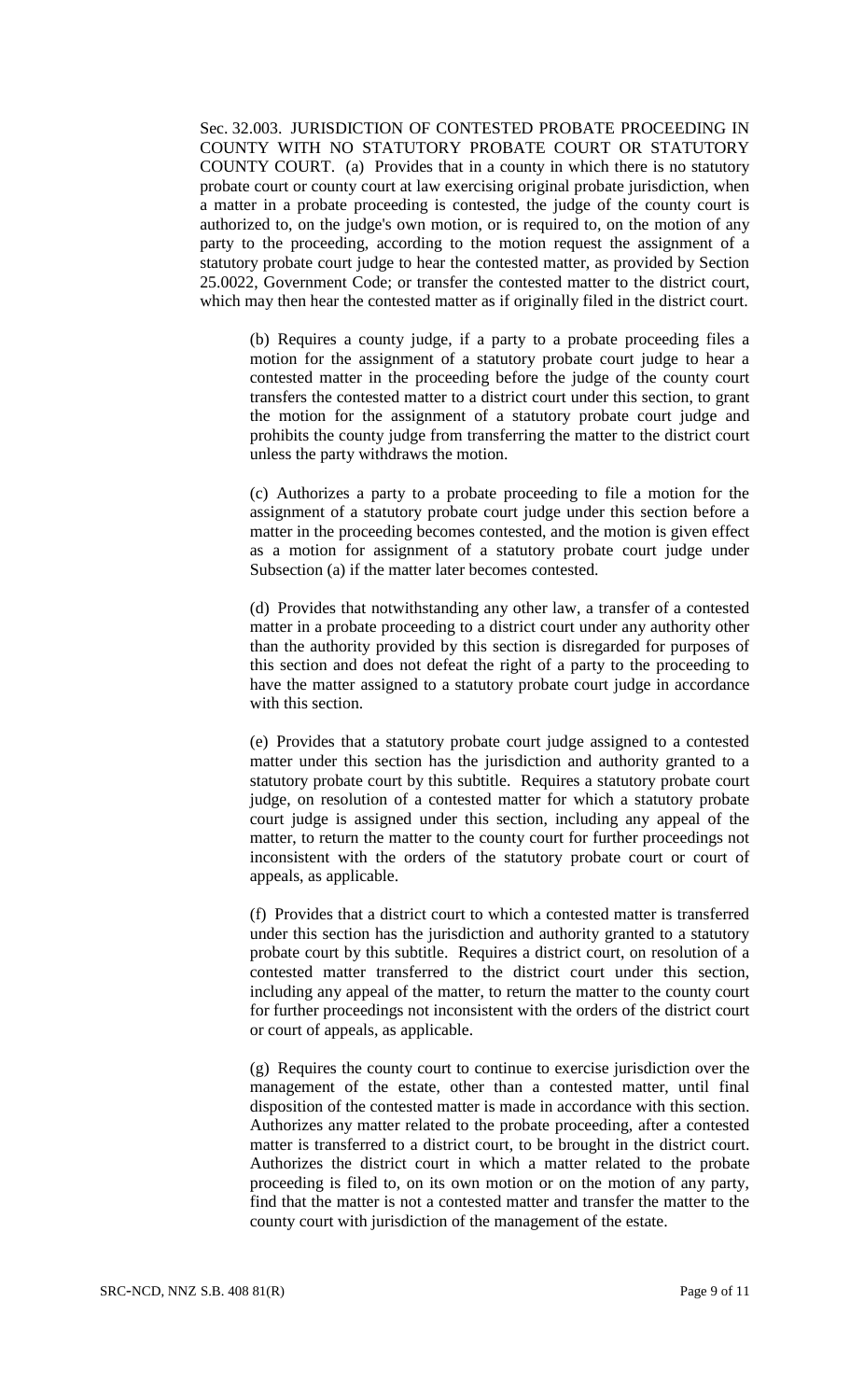(h) Provides that if a contested matter in a probate proceeding is transferred to a district court under this section, the district court has jurisdiction of any contested matter in the proceeding that is subsequently filed, and requires the county court to transfer those contested matters to the district court. Requires a statutory probate court judge, if a statutory probate court judge is assigned under this section to hear a contested matter in a probate proceeding, to be assigned to hear any contested matter in the proceeding that is subsequently filed.

(i) Authorizes the clerk of a district court to which a contested matter in a probate proceeding is transferred under this section to perform in relation to the contested matter any function a county clerk is authorized to perform with respect to that type of matter.

Sec. 32.004. JURISDICTION OF CONTESTED PROBATE PROCEEDING IN COUNTY WITH NO STATUTORY PROBATE COURT. (a) Provides that in a county in which there is no statutory probate court, but in which there is a county court at law exercising original probate jurisdiction, when a matter in a probate proceeding is contested, the judge of the county court is authorized to, on the judge's own motion, or is required to, on the motion of any party to the proceeding, transfer the contested matter to the county court at law. Authorizes the judge of the county court, in addition, on the judge's own motion or on the motion of a party to the proceeding, to transfer the entire proceeding to the county court at law.

(b) Authorizes a county court at law to which a proceeding is transferred under this section to hear the proceeding as if originally filed in that court. Requires that the matter, if only a contested matter in the proceeding is transferred, on the resolution of the matter, be returned to the county court for further proceedings not inconsistent with the orders of the county court at law.

Sec. 32.005. EXCLUSIVE JURISDICTION OF PROBATE PROCEEDING IN COUNTY WITH STATUTORY PROBATE COURT. (a) Provides that in a county in which there is a statutory probate court, the statutory probate court has exclusive jurisdiction of all probate proceedings, regardless of whether contested or uncontested. Requires that a cause of action related to the probate proceeding be brought in a statutory probate court unless the jurisdiction of the statutory probate court is concurrent with the jurisdiction of a district court as provided by Section 32.007 or with the jurisdiction of any other court.

(b) Requires that this section be construed in conjunction and in harmony with Section 145 and all other sections of this title relating to independent executors, but prohibits this section from being be construed to expand the court's control over an independent executor.

Sec. 32.006. JURISDICTION OF STATUTORY PROBATE COURT WITH RESPECT TO TRUSTS AND POWERS OF ATTORNEY. Provides that in a county in which there is a statutory probate court, the statutory probate court has jurisdiction of an action by or against a trustee; an action involving an inter vivos trust, testamentary trust, or charitable trust; an action against an agent or former agent under a power of attorney arising out of the agent's performance of the duties of an agent; and an action to determine the validity of a power of attorney or to determine an agent's rights, powers, or duties under a power of attorney.

Sec. 32.007. CONCURRENT JURISDICTION WITH DISTRICT COURT. Provides that a statutory probate court has concurrent jurisdiction with the district court in a personal injury, survival, or wrongful death action by or against a person in the person's capacity as a personal representative; an action by or against a trustee; an action involving an inter vivos trust, testamentary trust, or charitable trust; an action involving a personal representative of an estate in which